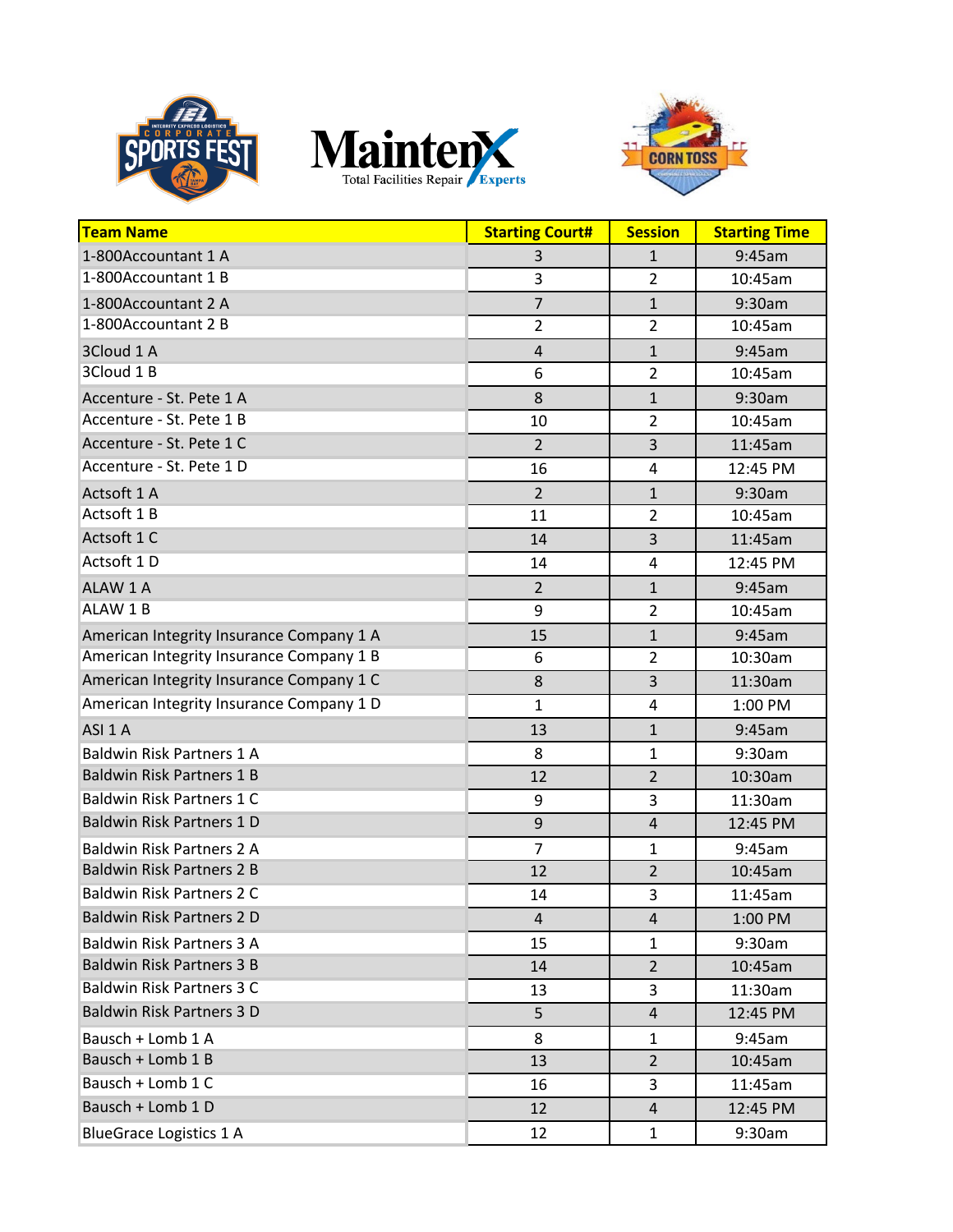





| <b>Team Name</b>                          | <b>Starting Court#</b>  | <b>Session</b> | <b>Starting Time</b> |
|-------------------------------------------|-------------------------|----------------|----------------------|
| <b>BlueGrace Logistics 1 B</b>            | 10                      | $\overline{2}$ | 10:45am              |
| <b>BlueGrace Logistics 2 A</b>            | 14                      | $\mathbf{1}$   | 9:30am               |
| <b>BlueGrace Logistics 2 B</b>            | $\mathbf{1}$            | $\overline{2}$ | 10:45am              |
| <b>BlueGrace Logistics 3 A</b>            | 6                       | $\mathbf{1}$   | 9:45am               |
| <b>BlueGrace Logistics 3 B</b>            | 14                      | $\overline{2}$ | 10:30am              |
| <b>BlueGrace Logistics 4 A</b>            | 12                      | $\mathbf{1}$   | 9:45am               |
| <b>BlueGrace Logistics 4 B</b>            | 15                      | $\overline{2}$ | 10:45am              |
| Boley Centers, Inc. 1 A                   | 3                       | $\mathbf{1}$   | 9:45am               |
| Boley Centers, Inc. 1 B                   | 6                       | $\overline{2}$ | 10:45am              |
| Brain and Spine 1 A                       | 16                      | $\mathbf{1}$   | 9:30am               |
| Brain and Spine 1 B                       | 15                      | $\overline{2}$ | 10:30am              |
| <b>BST Global 1 A</b>                     | $\overline{2}$          | $\mathbf{1}$   | 9:45am               |
| BYE 1 C                                   | 15                      | 3              | 11:45am              |
| BYE 1 D                                   | $\overline{7}$          | 4              | 12:45 PM             |
| CBIZ - Forensic Consulting Group 1 A      | 3                       | $\mathbf{1}$   | 9:30am               |
| CBIZ - Forensic Consulting Group 1 B      | $\overline{\mathbf{4}}$ | $\overline{2}$ | 10:30am              |
| CBIZ - Forensic Consulting Group 1 C      | 9                       | 3              | 11:30am              |
| CBIZ - Forensic Consulting Group 1 D      | 4                       | 4              | 12:45 PM             |
| CBIZ - Tampa Bay 1 A                      | $\sqrt{4}$              | $\overline{2}$ | 10:45am              |
| CBIZ - Tampa Bay 1 B                      | 1                       | 3              | 11:30am              |
| CoAdvantage 1 A                           | 15                      | $\mathbf{1}$   | 9:30am               |
| CoAdvantage 1 B                           | 6                       | $\overline{2}$ | 10:30am              |
| College Hunks - Trash Butler 1 A          | $\mathbf{1}$            | $\mathbf 1$    | 9:30am               |
| College Hunks - Trash Butler 1 B          | 3                       | 4              | 12:45 PM             |
| Direct Components, Inc. 1 A               | 5                       | $\mathbf{1}$   | 9:45am               |
| Direct Components, Inc. 1 B               | 4                       | $\overline{2}$ | 10:30am              |
| Dixon Hughes Goodman 1 A                  | 10                      | $\mathbf{1}$   | 9:30am               |
| Dixon Hughes Goodman 1 B                  | 3                       | 4              | 12:45 PM             |
| <b>DPR Construction 1 A</b>               | 4                       | 1              | 9:45am               |
| <b>DPR Construction 1 B</b>               | 11                      | $\overline{2}$ | 10:45am              |
| <b>DPR Construction 1 C</b>               | 9                       | 3              | 11:45am              |
| <b>DPR Construction 1 D</b>               | $\overline{2}$          | 4              | 1:00 PM              |
| ETHOS RISK SERVICES LLC 1 A               | 9                       | $\mathbf{1}$   | 9:45am               |
| ETHOS RISK SERVICES LLC 1 B               | 10                      | $\overline{2}$ | 10:30am              |
| ETHOS RISK SERVICES LLC 1 C               | 3                       | $\overline{3}$ | 11:30am              |
| ETHOS RISK SERVICES LLC 1 D               | 12                      | 4              | 1:00 PM              |
| <b>EVO Payments 1 A</b>                   | $\mathbf{1}$            | $\mathbf{1}$   | 9:45am               |
| Federal Award Management Registration 1 A | 15                      | $\mathbf{1}$   | 9:45am               |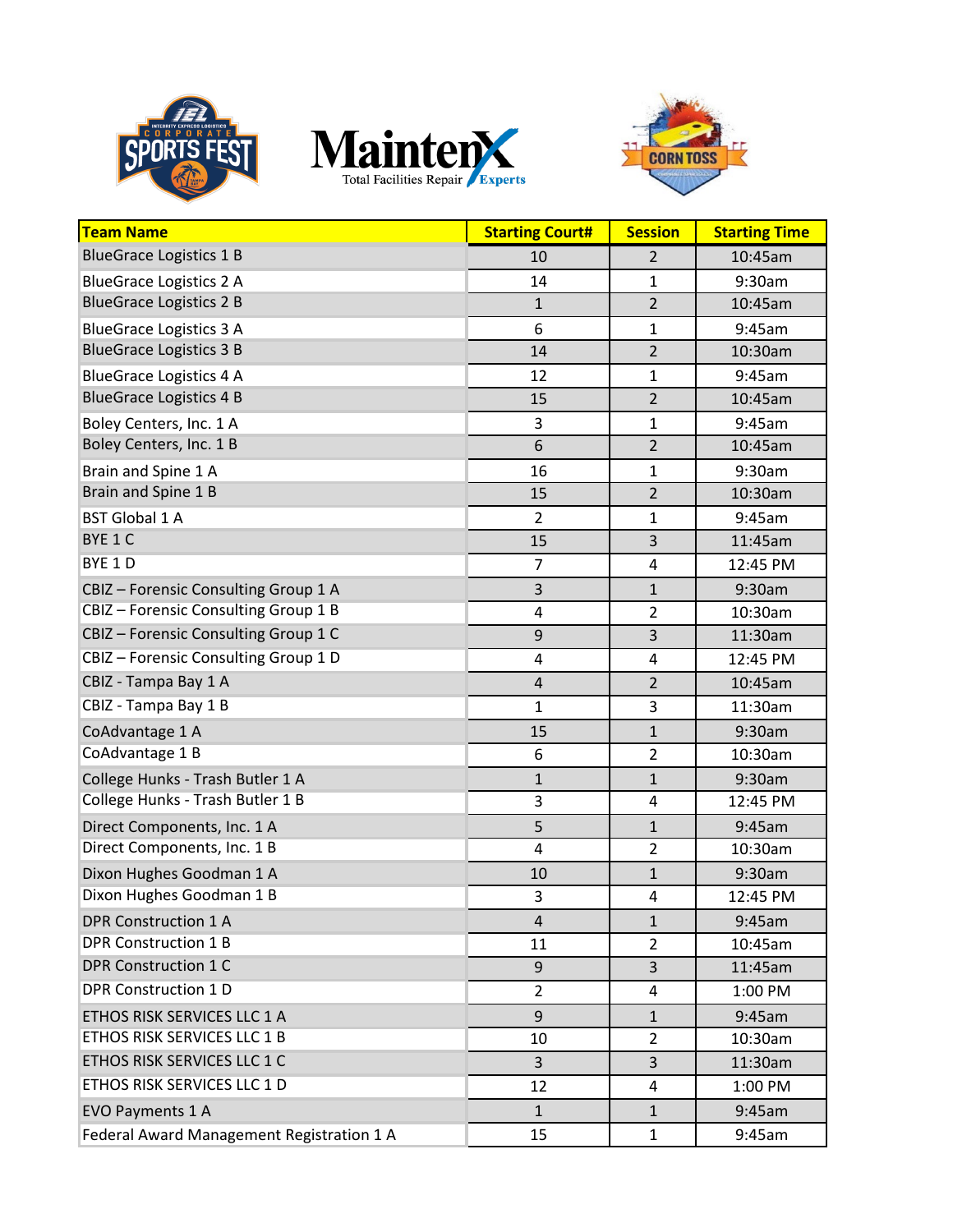





| <b>Team Name</b>                          | <b>Starting Court#</b> | <b>Session</b>          | <b>Starting Time</b> |
|-------------------------------------------|------------------------|-------------------------|----------------------|
| Federal Award Management Registration 1 B | 13                     | 2                       | 10:30am              |
| FIS <sub>1</sub> A                        | 6                      | $\mathbf{1}$            | 9:30am               |
| FIS <sub>2</sub> A                        | $\overline{7}$         | $\mathbf{1}$            | 9:30am               |
| FrankCrum 1 A                             | 14                     | $\mathbf{1}$            | 9:30am               |
| <b>GE Aviation 1 A</b>                    | $\overline{4}$         | $\mathbf{1}$            | 9:30am               |
| Geographic Solutions 1 A                  | 16                     | $\mathbf{1}$            | 9:30am               |
| <b>Geographic Solutions 1 B</b>           | 10                     | $\overline{2}$          | 10:30am              |
| Geographic Solutions 1 C                  | 13                     | 3                       | 11:45am              |
| Geographic Solutions 1 D                  | 9                      | $\overline{4}$          | 1:00 PM              |
| Harper Limbach 1 A                        | 14                     | $\mathbf{1}$            | 9:45am               |
| Harper Limbach 1 B                        | 8                      | $\overline{2}$          | 10:45am              |
| Harper Limbach 1 C                        | 3                      | 3                       | 11:30am              |
| Harper Limbach 1 D                        | 16                     | $\overline{4}$          | 12:45 PM             |
| Harvard Jolly, Inc. 1 A                   | $\overline{7}$         | $\mathbf{1}$            | 9:45am               |
| Harvard Jolly, Inc. 1 B                   | 15                     | $\overline{2}$          | 10:45am              |
| Harvard Jolly, Inc. 1 C                   | 11                     | 3                       | 11:30am              |
| Harvard Jolly, Inc. 1 D                   | 10                     | $\overline{4}$          | 1:00 PM              |
| HCSO District V 1 A                       | 9                      | $\mathbf{1}$            | 9:30am               |
| HCSO District V 1 B                       | $\overline{2}$         | $\overline{2}$          | 10:45am              |
| Hivelocity Inc 1 A                        | 3                      | $\mathbf{1}$            | 9:30am               |
| Hivelocity Inc 1 B                        | 8                      | $\overline{2}$          | 10:30am              |
| Hivelocity Inc 1 C                        | 4                      | 3                       | 11:45am              |
| Hivelocity Inc 1 D                        | $\overline{2}$         | $\overline{4}$          | 12:45 PM             |
| Hivelocity Inc 2 A                        | 5                      | $\mathbf{1}$            | 9:30am               |
| Hivelocity Inc 2 B                        | 13                     | $\overline{2}$          | 10:30am              |
| Hivelocity Inc 2 C                        | 13                     | 3                       | 11:30am              |
| Hivelocity Inc 2 D                        | $\mathsf{3}$           | $\overline{\mathbf{4}}$ | 1:00 PM              |
| HydroMassage 1 A                          | $\pmb{4}$              | $\mathbf 1$             | 9:30am               |
| HydroMassage 1 B                          | 8                      | $\overline{2}$          | 10:45am              |
| HydroMassage 1 C                          | $\overline{7}$         | 3                       | 11:45am              |
| Integrity Express Logistics 1 A           | $\bf 8$                | $\mathbf{1}$            | 9:45am               |
| Integrity Express Logistics 1 B           | 11                     | $\overline{2}$          | 10:30am              |
| <b>Integrity Express Logistics 1 C</b>    | $\overline{2}$         | 3                       | 11:45am              |
| <b>Integrity Express Logistics 1 D</b>    | 12                     | 4                       | 1:00 PM              |
| <b>Integrity Express Logistics 2 A</b>    | 13                     | $\mathbf{1}$            | 9:30am               |
| <b>Integrity Express Logistics 2 B</b>    | $\mathbf{1}$           | $\overline{2}$          | 10:30am              |
| <b>Integrity Express Logistics 2 C</b>    | 10                     | $\overline{3}$          | 11:30am              |
| Integrity Express Logistics 2 D           | 11                     | $\overline{\mathbf{4}}$ | 12:45 PM             |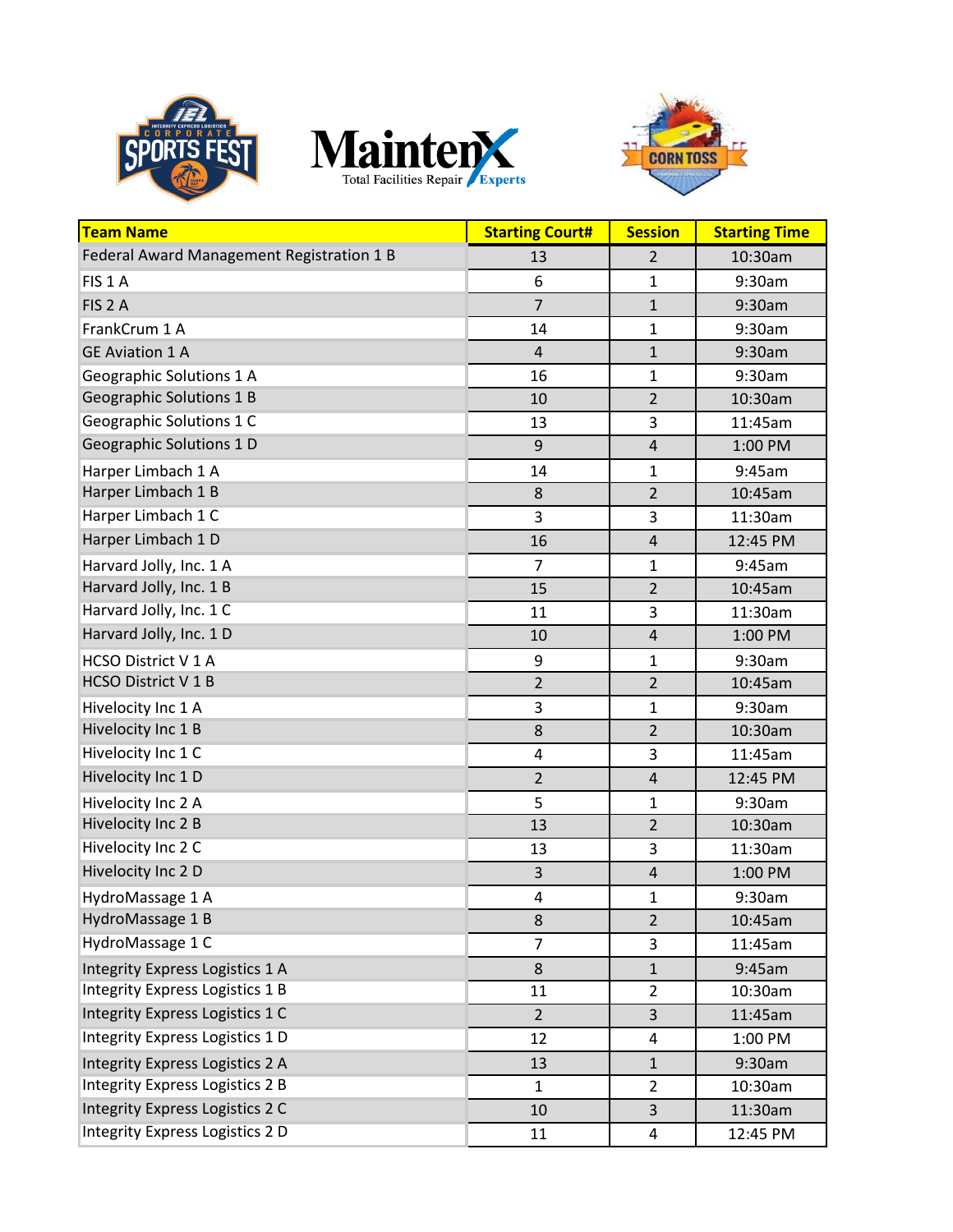





| <b>Team Name</b>                         | <b>Starting Court#</b> | <b>Session</b>          | <b>Starting Time</b> |
|------------------------------------------|------------------------|-------------------------|----------------------|
| <b>Integrity Express Logistics 3 A</b>   | 10                     | $\mathbf{1}$            | 9:30am               |
| <b>Integrity Express Logistics 3 B</b>   | $\overline{2}$         | 3                       | 11:30am              |
| <b>Integrity Express Logistics 3 C</b>   | $\bf 8$                | $\overline{3}$          | 11:45am              |
| <b>Integrity Express Logistics 3 D</b>   | 5                      | $\overline{4}$          | 1:00 PM              |
| <b>Integrity Express Logistics 4 A</b>   | 13                     | $\mathbf{1}$            | 9:45am               |
| <b>Integrity Express Logistics 4 B</b>   | 16                     | $\overline{2}$          | 10:30am              |
| <b>Integrity Express Logistics 4 C</b>   | 15                     | $\overline{4}$          | 12:45 PM             |
| <b>Integrity Express Logistics 5 D</b>   | 14                     | $\overline{4}$          | 12:45 PM             |
| John's Hopkins All Children's Periop 1 A | 11                     | $\mathbf{1}$            | 9:45am               |
| Kiewit 1 A                               | 16                     | $\mathbf{1}$            | 9:45am               |
| Kiewit 1 B                               | $\overline{7}$         | 3                       | 11:30am              |
| Kiewit 1 C                               | 5                      | $\overline{\mathbf{4}}$ | 1:00 PM              |
| Kiewit 1 D                               | 8                      | $\overline{4}$          | 1:00 PM              |
| Leader Tech Inc. 1 A                     | 13                     | $\mathbf{1}$            | 9:30am               |
| Leader Tech Inc. 1 B                     | 5                      | $\overline{3}$          | 11:45am              |
| Leader Tech Inc. 1 C                     | 8                      | 4                       | 12:45 PM             |
| Leader Tech Inc. 1 D                     | 11                     | $\overline{4}$          | 12:45 PM             |
| Leadership Tampa Bay 1 A                 | 10                     | $\mathbf{1}$            | 9:45am               |
| LRD Fencing 1 A                          | 5                      | $\mathbf{1}$            | 9:45am               |
| LRD Fencing 1 B                          | 15                     | 3                       | 11:30am              |
| LRD Fencing 1 C                          | 10                     | $\overline{4}$          | 12:45 PM             |
| Mad Mobile 1 A                           | 13                     | $\overline{4}$          | 1:00 PM              |
| MaintenX 1 A                             | $\overline{2}$         | $\mathbf{1}$            | 9:30am               |
| MaintenX 1 B                             | $\overline{4}$         | 3                       | 11:30am              |
| MaintenX 1 C                             | 6                      | $\overline{4}$          | 12:45 PM             |
| MaintenX 1 D                             | 6                      | 4                       | 12:45 PM             |
| MaintenX 2 A                             | 12                     | $\mathbf{1}$            | 9:30am               |
| MaintenX 2 B                             | 5                      | 3                       | 11:45am              |
| MaintenX 2 C                             | 1                      | 4                       | 12:45 PM             |
| MaintenX 2 D                             | $\overline{7}$         | 4                       | 1:00 PM              |
| Marsh McLennan Agency 1 A                | 14                     | $\mathbf{1}$            | 9:45am               |
| Marsh McLennan Agency 1 B                | 14                     | 3                       | 11:30am              |
| Mediagistic 1 A                          | 11                     | $\mathbf{1}$            | 9:45am               |
| Mid Atlantic Finance 1 A                 | 5                      | $\mathbf{1}$            | 9:30am               |
| Mid Atlantic Finance 1 B                 | 6                      | 3                       | 11:45am              |
| Midflorida Credit Union 1 A              | $\mathbf{1}$           | $\mathbf{1}$            | 9:30am               |
| Midflorida Credit Union 1 B              | 12                     | 3                       | 11:30am              |
| Midflorida Credit Union 1 C              | 6                      | 4                       | 1:00 PM              |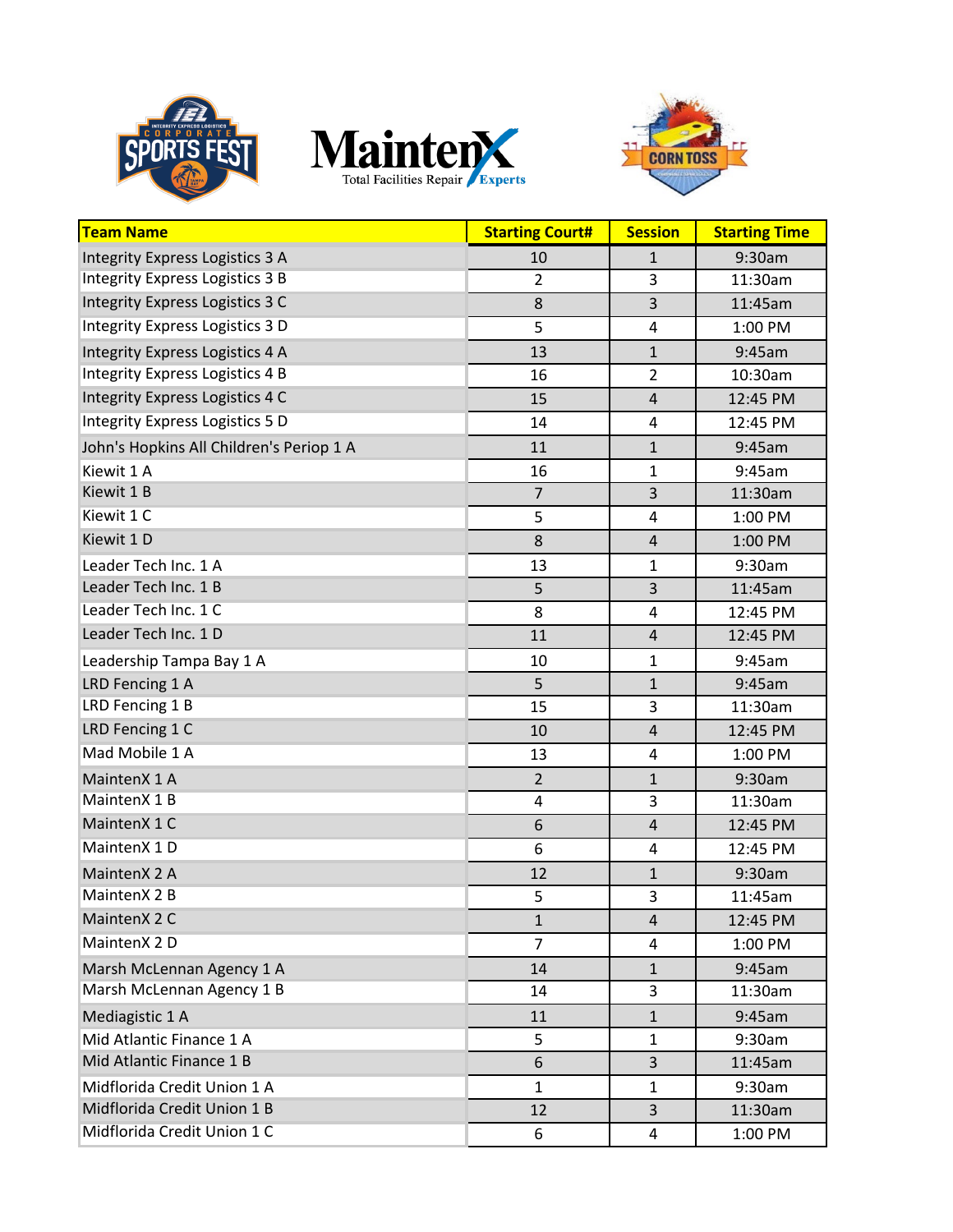





| <b>Team Name</b>                   | <b>Starting Court#</b> | <b>Session</b> | <b>Starting Time</b> |
|------------------------------------|------------------------|----------------|----------------------|
| Midflorida Credit Union 1 D        | 5                      | $\overline{4}$ | 12:45 PM             |
| Moffitt Cancer Center 1 A          | 9                      | 1              | 9:30am               |
| Monster Hydro 1 A                  | 10                     | $\mathbf{1}$   | 9:45am               |
| Monster Hydro 1 B                  | 6                      | 3              | 11:45am              |
| Moss Construction 1 A              | $\mathbf{1}$           | $\mathbf{1}$   | 9:45am               |
| Moss Construction 1 B              | $\mathbf 1$            | 3              | 11:30am              |
| Moss Construction 1 C              | 13                     | $\overline{4}$ | 1:00 PM              |
| North Bay Hospital 1 A             | 6                      | $\mathbf{1}$   | 9:30am               |
| North Bay Hospital 1 B             | 13                     | 3              | 11:45am              |
| North Bay Hospital 1 C             | 13                     | 4              | 12:45 PM             |
| North Bay Hospital 1 D             | 12                     | $\overline{4}$ | 12:45 PM             |
| People Working Better Together 1 A | 16                     | $\mathbf{1}$   | 9:45am               |
| People Working Better Together 1 B | $\overline{7}$         | $\overline{3}$ | 11:30am              |
| People Working Better Together 1 C | 4                      | $\overline{4}$ | 1:00 PM              |
| People Working Better Together 1 D | $\overline{7}$         | $\overline{4}$ | 12:45 PM             |
| Pepin Academies 1 A                | 9                      | $\mathbf{1}$   | 9:45am               |
| Pepin Academies 1 B                | 6                      | 3              | 11:30am              |
| Physician Partners 1 A             | 11                     | $\mathbf{1}$   | 9:30am               |
| Physician Partners 1 B             | $\overline{4}$         | $\overline{3}$ | 11:30am              |
| Physician Partners 2 A             | 12                     | 1              | 9:45am               |
| Physician Partners 2 B             | 15                     | 3              | 11:45am              |
| Pinnacle Home Care 1 A             | 6                      | 1              | 9:45am               |
| Pinnacle Home Care 1 B             | 9                      | 3              | 11:45am              |
| Pinnacle Home Care 1 C             | 9                      | 4              | 12:45 PM             |
| Pinnacle Home Care 2 A             | $\mathbf{1}$           | $\overline{2}$ | 10:45am              |
| Pinnacle Home Care 2 B             | 15                     | 3              | 11:30am              |
| Power Design Inc 1 A               | 15                     | $\mathbf 2$    | 10:30am              |
| Power Design Inc 1 B               | 5                      | 3              | 11:30am              |
| Power Design Inc 2 A               | $\overline{c}$         | $\overline{2}$ | 10:30am              |
| Power Design Inc 2 B               | $\overline{2}$         | 3              | 11:30am              |
| <b>Quality Carriers 1 A</b>        | 3                      | $\overline{2}$ | 10:30am              |
| <b>Quality Carriers 1 B</b>        | 12                     | 3              | 11:30am              |
| <b>Quality Carriers 1 C</b>        | 16                     | 4              | 1:00 PM              |
| <b>Quality Carriers 1 D</b>        | 16                     | 4              | 1:00 PM              |
| Remember Me NFP 1 A                | $\overline{7}$         | $\overline{2}$ | 10:45am              |
| Southwest Airlines 1 A             | 14                     | $\overline{2}$ | 10:30am              |
| Southwest Airlines 1 B             | $\overline{7}$         | 3              | 11:45am              |
| St. Anthonys Hospital 1 A          | 5                      | $\overline{2}$ | 10:30am              |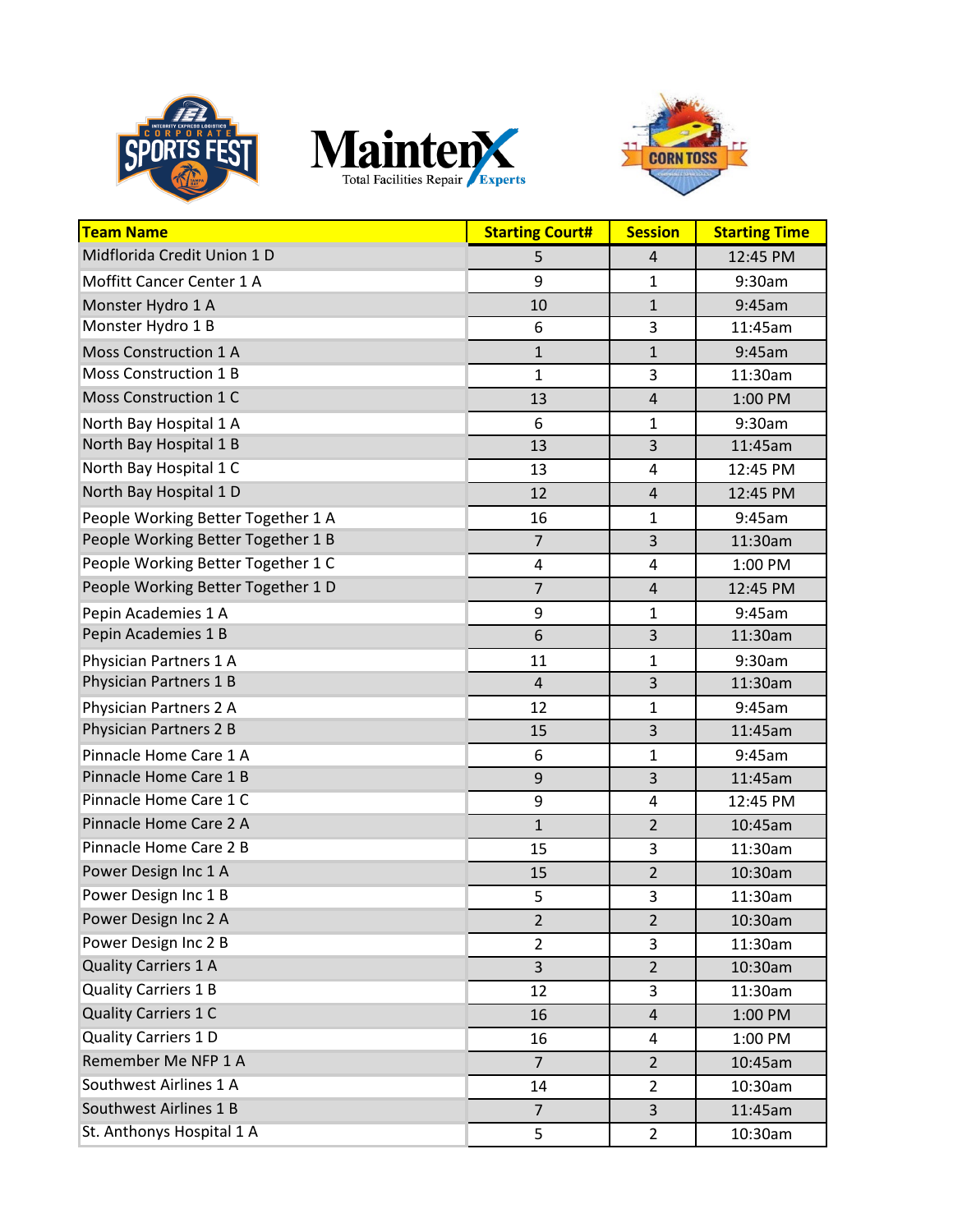





| <b>Team Name</b>                | <b>Starting Court#</b>  | <b>Session</b>          | <b>Starting Time</b> |
|---------------------------------|-------------------------|-------------------------|----------------------|
| St. Anthonys Hospital 1 B       | 6                       | 3                       | 11:30am              |
| St. Anthonys Hospital 1 C       | 11                      | $\overline{4}$          | 1:00 PM              |
| St. Anthonys Hospital 1 D       | 8                       | $\overline{4}$          | 1:00 PM              |
| St. Joseph's Hospital-North 1 A | 5                       | $\overline{2}$          | 10:30am              |
| St. Joseph's Hospital-North 1 B | 3                       | $\sqrt{4}$              | 1:00 PM              |
| St. Joseph's Hospitals 1 A      | $\mathbf{1}$            | $\overline{2}$          | 10:30am              |
| St. Joseph's Hospitals 1 B      | 5                       | $\overline{3}$          | 11:30am              |
| St. Joseph's Hospitals 1 C      | $\mathbf{1}$            | 4                       | 1:00 PM              |
| St. Joseph's Hospitals 1 D      | 9                       | $\overline{4}$          | 1:00 PM              |
| St. Petersburg College 1 A      | 14                      | $\overline{2}$          | 10:45am              |
| St. Petersburg College 1 B      | 3                       | $\overline{3}$          | 11:45am              |
| Stay In Step 1 A                | 9                       | $\overline{2}$          | 10:30am              |
| Surgical Resources Group 1 A    | 12                      | $\overline{2}$          | 10:30am              |
| System Soft Technologies 1 A    | $\overline{\mathbf{4}}$ | $\overline{2}$          | 10:45am              |
| System Soft Technologies 1 B    | $\mathbf{1}$            | $\overline{\mathbf{3}}$ | 11:45am              |
| System Soft Technologies 1 C    | 6                       | $\overline{4}$          | 1:00 PM              |
| Tampa Bay Business Journal 1 A  | 16                      | $\overline{2}$          | 10:45am              |
| Tampa Bay Business Journal 1 B  | 16                      | 3                       | 11:45am              |
| Tampa International Airport 1 A | $\overline{7}$          | $\overline{2}$          | 10:30am              |
| Tampa International Airport 1 B | 10                      | 3                       | 11:45am              |
| Tampa International Airport 1 C | 15                      | $\overline{4}$          | 1:00 PM              |
| Tampa International Airport 1 D | 15                      | 4                       | 12:45 PM             |
| Team TD 1 A                     | $\overline{7}$          | $\overline{2}$          | 10:45am              |
| Team TD 1 B                     | 14                      | 3                       | 11:30am              |
| Team TD 1 C                     | 10                      | $\overline{4}$          | 12:45 PM             |
| Team TD 1 D                     | 11                      | $\overline{4}$          | 1:00 PM              |
| TeamViewer US Inc. 1 A          | 16                      | $\mathbf 2$             | 10:30am              |
| TeamViewer US Inc. 1 B          | 16                      | $\mathsf 3$             | 11:30am              |
| Tech Junkies 1 A                | 8                       | $\overline{2}$          | 10:30am              |
| Tech Junkies 1 B                | 11                      | 3                       | 11:45am              |
| Tech Junkies 2 A                | 3                       | $\overline{2}$          | 10:30am              |
| Tech Junkies 2 B                | 4                       | 3                       | 11:45am              |
| The Bank of Tampa 1 A           | 5                       | $\overline{2}$          | 10:45am              |
| The Bank of Tampa 1 B           | 16                      | 3                       | 11:30am              |
| The Bank of Tampa 1 C           | $\overline{2}$          | 4                       | 1:00 PM              |
| The Bank of Tampa 1 D           | 15                      | 4                       | 1:00 PM              |
| The Fountain Group 1 A          | 5                       | $\overline{2}$          | 10:45am              |
| Trifecta Networks 1 A           | 16                      | $\overline{2}$          | 10:45am              |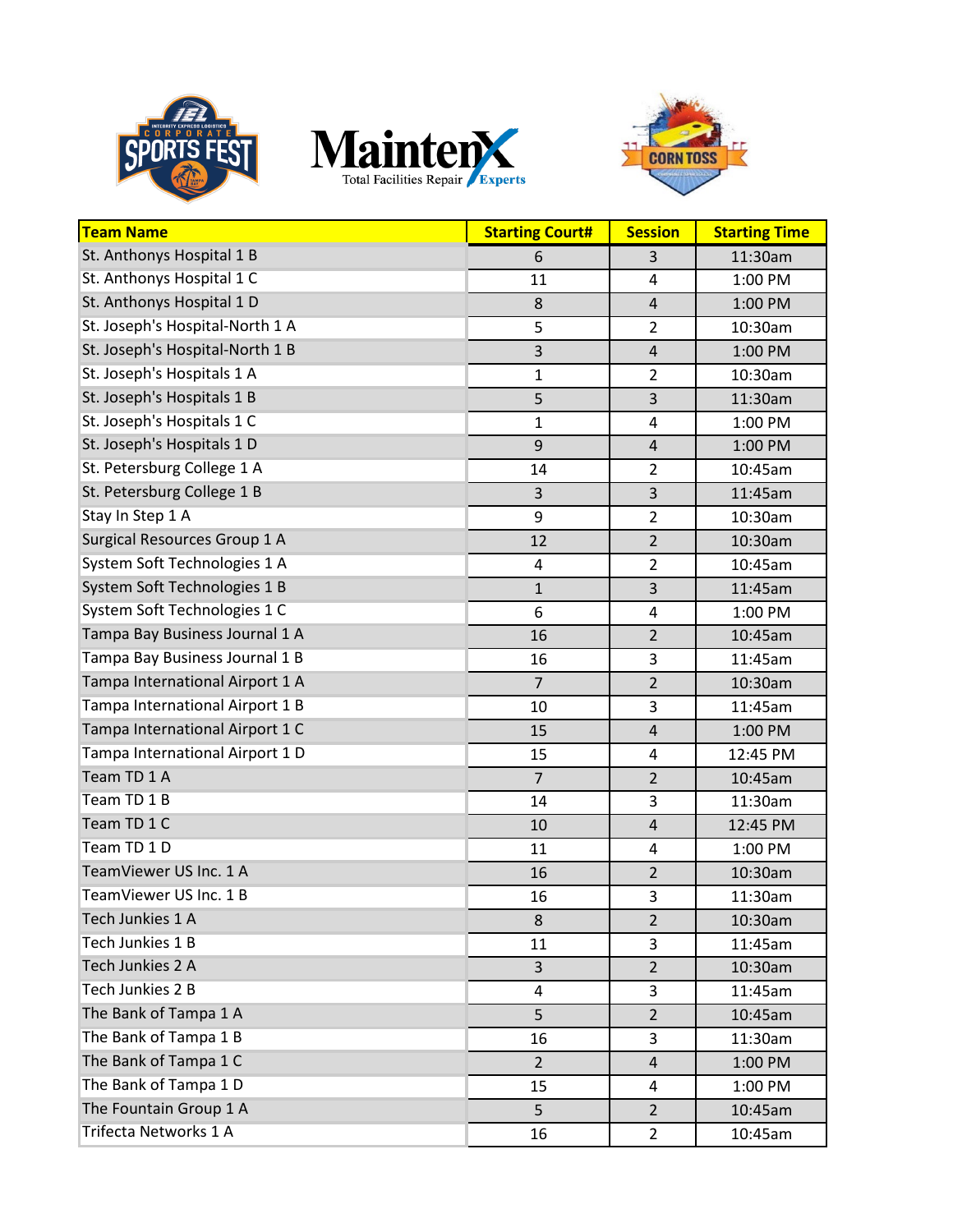





| <b>Team Name</b>                        | <b>Starting Court#</b> | <b>Session</b> | <b>Starting Time</b> |
|-----------------------------------------|------------------------|----------------|----------------------|
| <b>Trifecta Networks 1 B</b>            | 8                      | 3              | 11:30am              |
| Trifecta Networks 1 C                   | 4                      | 4              | 12:45 PM             |
| Trifecta Networks 1 D                   | $\mathbf{1}$           | $\overline{4}$ | 12:45 PM             |
| Ultra Tranz Logistics 1 A               | 3                      | $\overline{2}$ | 10:45am              |
| Ultra Tranz Logistics 1 B               | 3                      | $\overline{3}$ | 11:45am              |
| <b>UPC Insurance 1 A</b>                | 9                      | $\overline{2}$ | 10:45am              |
| <b>UPC Insurance 1 B</b>                | 11                     | $\overline{3}$ | 11:30am              |
| <b>UPC Insurance 2 A</b>                | 11                     | 3              | 11:45am              |
| <b>UPC Insurance 2 B</b>                | 12                     | $\overline{3}$ | 11:45am              |
| Valet Living 1 A                        | 13                     | $\overline{2}$ | 10:45am              |
| Valet Living 1 B                        | 12                     | 3              | 11:45am              |
| <b>Velocity Resource Group 1 A</b>      | 9                      | $\overline{2}$ | 10:30am              |
| <b>Velocity Resource Group 1 B</b>      | 8                      | $\overline{3}$ | 11:45am              |
| <b>Velocity Resource Group 1 C</b>      | 13                     | $\overline{4}$ | 12:45 PM             |
| Velocity Resource Group 1 D             | 10                     | $\overline{4}$ | 1:00 PM              |
| Walbridge 1 A                           | 11                     | $\mathbf{1}$   | 9:30am               |
| <b>West Coast Medical Resources 1 A</b> | $\overline{2}$         | $\overline{2}$ | 10:30am              |
| <b>West Coast Medical Resources 1 B</b> | $\mathbf{1}$           | 3              | 11:45am              |
| West Coast Medical Resources 1 C        | 14                     | $\overline{4}$ | 1:00 PM              |
| White & Case LLP 1 A                    | $\overline{7}$         | $\overline{2}$ | 10:30am              |
| White & Case LLP 1 B                    | 10                     | $\overline{3}$ | 11:45am              |
| White & Case LLP 1 C                    | $\overline{7}$         | 4              | 1:00 PM              |
| White & Case LLP 1 D                    | $\overline{2}$         | $\overline{4}$ | 12:45 PM             |
| WilsonHCG 1 A                           | 11                     | $\overline{2}$ | 10:30am              |
| Wounded Warrior Project 1 A             | 12                     | $\overline{2}$ | 10:45am              |
| <b>Wounded Warrior Project 1 B</b>      | 10                     | 3              | 11:30am              |
| Wounded Warrior Project 1 C             | 14                     | $\overline{4}$ | 1:00 PM              |
| <b>Wounded Warrior Project 1 D</b>      | 8                      | 4              | 12:45 PM             |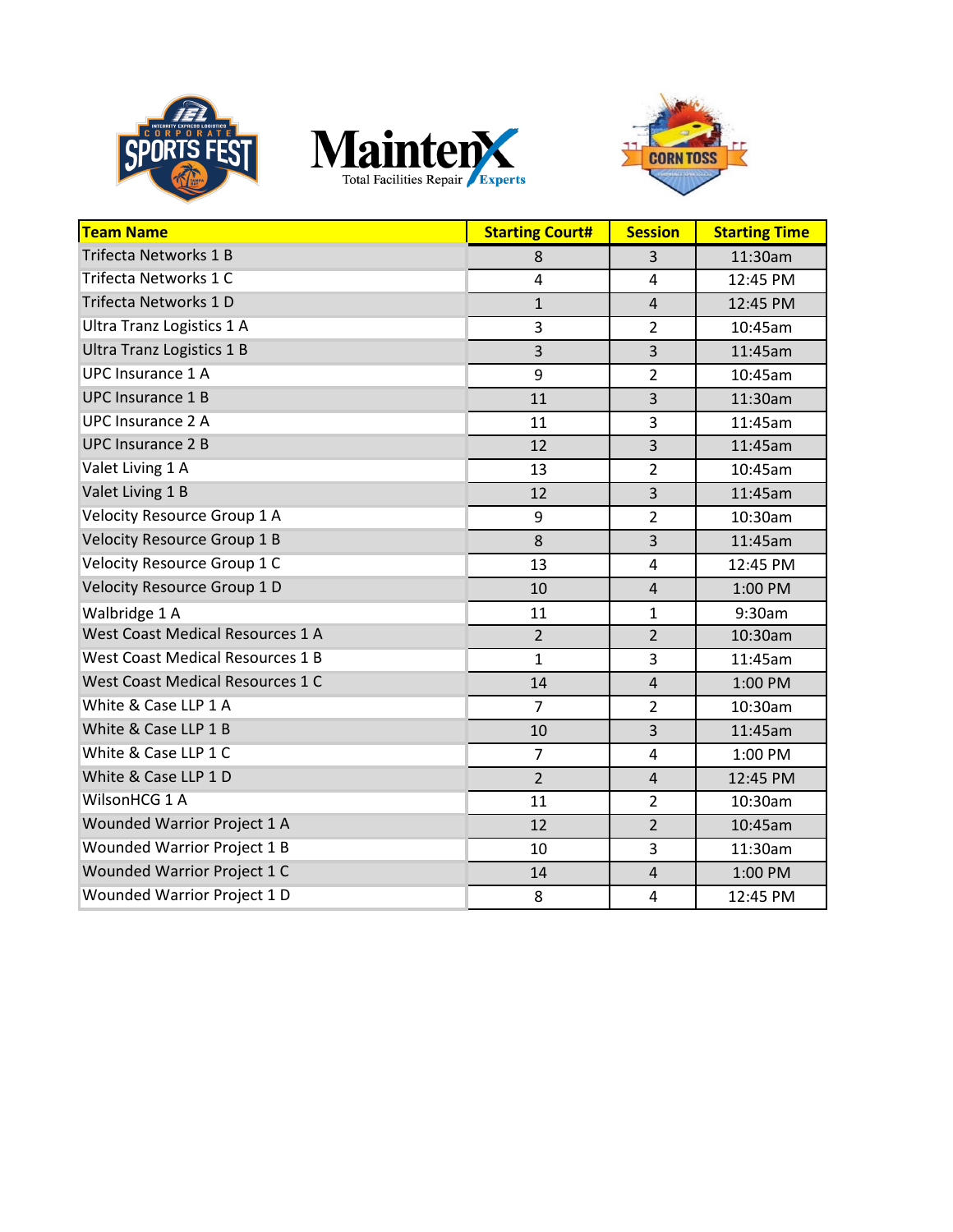| Round of 32      | First Round                                                    |
|------------------|----------------------------------------------------------------|
|                  | <b>Moffitt Cancer Center 1 A</b>                               |
|                  | <b>HCSO District V 1 A</b>                                     |
| Court 9 - 10:00  | ▲9:30▲ Court 9 ▼9:45 ▼                                         |
|                  | <b>ETHOS RISK SERVICES LLC 1 A</b>                             |
|                  | Pepin Academies 1 A                                            |
|                  |                                                                |
|                  | Dixon Hughes Goodman 1 A                                       |
|                  | <b>Integrity Express Logistics 3 A</b>                         |
| Court 10 - 10:00 | <u> ▲ 9:30 ▲ Court 10 ▼ 9:45 ▼</u>                             |
|                  | Monster Hydro 1 A                                              |
|                  | Leadership Tampa Bay 1 A                                       |
|                  |                                                                |
|                  | Walbridge 1 A                                                  |
|                  | <b>Physician Partners 1 A</b>                                  |
| Court 11 - 10:00 | <b>A9:30 A Court 11 V9:45 V</b>                                |
|                  | <b>Mediagistic 1 A</b>                                         |
|                  | John's Hopkins All Children's Periop 1 A                       |
|                  |                                                                |
|                  | <b>MaintenX 2 A</b>                                            |
|                  | <b>BlueGrace Logistics 1 A</b>                                 |
| Court 12 - 10:00 | <u> A 9:30 A Court 12 ♥9:45 ♥</u>                              |
|                  | <b>Physician Partners 2 A</b>                                  |
|                  | <b>BlueGrace Logistics 4 A</b>                                 |
|                  |                                                                |
|                  | <b>Integrity Express Logistics 2 A</b><br>Leader Tech Inc. 1 A |
| Court 13 - 10:00 | <b>A9:30 A Court 13 V9:45 V</b>                                |
|                  | <b>Integrity Express Logistics 4 A</b>                         |
|                  | ASI <sub>1</sub> A                                             |
|                  |                                                                |
|                  | <b>BlueGrace Logistics 2 A</b>                                 |
|                  | FrankCrum 1 A                                                  |
| Court 14 - 10:00 | <u> A 9:30 A Court 14 V 9:45 V</u>                             |
|                  | Harper Limbach 1 A                                             |
|                  | Marsh McLennan Agency 1 A                                      |
|                  |                                                                |
|                  | CoAdvantage 1 A                                                |
|                  | <b>Baldwin Risk Partners 3 A</b>                               |
| Court 15 - 10:00 | <u> A 9:30 A Court 15 V 9:45 V</u>                             |
|                  | Federal Award Management Registration 1 A                      |
|                  | American Integrity Insurance Company 1 A                       |
|                  |                                                                |
|                  | <b>Geographic Solutions 1 A</b>                                |
|                  | <b>Brain and Spine 1 A</b>                                     |
| Court 16 - 10:00 | <b>A9:30 A Court 16 V9:45 V</b>                                |
|                  | People Working Better Together 1 A                             |
|                  | Kiewit 1 A                                                     |

| <b>First Round</b>                     | Round of 32     | Sweet 16        |                                                     | Sweet 16         | Round of 32      | <b>First Round</b>                        |
|----------------------------------------|-----------------|-----------------|-----------------------------------------------------|------------------|------------------|-------------------------------------------|
|                                        |                 |                 |                                                     |                  |                  |                                           |
| Midflorida Credit Union 1 A            |                 |                 |                                                     |                  |                  | <b>Moffitt Cancer Center 1 A</b>          |
| College Hunks - Trash Butler 1 A       |                 |                 |                                                     |                  |                  | <b>HCSO District V1A</b>                  |
| <b>A9:30 A Court 1 V9:45 V</b>         | Court 1 - 10:00 |                 |                                                     |                  | Court 9 - 10:00  | <b>A9:30 A Court 9 V9:45 V</b>            |
| <b>Moss Construction 1 A</b>           |                 |                 |                                                     |                  |                  | ETHOS RISK SERVICES LLC 1 A               |
| <b>EVO Payments 1 A</b>                |                 |                 |                                                     |                  |                  | Pepin Academies 1 A                       |
|                                        |                 | Court 3 - 10:15 |                                                     | Court 11 - 10:15 |                  |                                           |
| Actsoft 1 A                            |                 |                 |                                                     |                  |                  | Dixon Hughes Goodman 1 A                  |
| MaintenX 1 A                           |                 |                 |                                                     |                  |                  | <b>Integrity Express Logistics 3 A</b>    |
| <b>A9:30 A Court 2 V9:45 V</b>         | Court 2 - 10:00 |                 |                                                     |                  | Court 10 - 10:00 | <b>A9:30 A Court 10 V9:45 V</b>           |
| <b>BST Global 1 A</b>                  |                 |                 |                                                     |                  |                  | Monster Hydro 1 A                         |
| ALAW 1 A                               |                 |                 |                                                     |                  |                  | Leadership Tampa Bay 1 A                  |
|                                        |                 |                 |                                                     |                  |                  |                                           |
| Hivelocity Inc 1 A                     |                 |                 |                                                     |                  |                  | Walbridge 1 A                             |
| CBIZ - Forensic Consulting Group 1 A   |                 |                 |                                                     |                  |                  | <b>Physician Partners 1 A</b>             |
| <b>A9:30 A Court 3 V9:45 V</b>         | Court 3 - 10:00 |                 |                                                     |                  | Court 11 - 10:00 | A 9:30 A Court 11 V 9:45 V                |
| Boley Centers, Inc. 1 A                |                 |                 |                                                     |                  |                  | Mediagistic 1 A                           |
| 1-800Accountant 1 A                    |                 |                 |                                                     |                  |                  | John's Hopkins All Children's Periop 1 A  |
|                                        |                 | Court 2 - 10:15 |                                                     | Court 10 - 10:15 |                  |                                           |
| <b>GE Aviation 1 A</b>                 |                 |                 |                                                     |                  |                  | MaintenX 2 A                              |
| HydroMassage 1 A                       |                 |                 |                                                     |                  |                  | <b>BlueGrace Logistics 1 A</b>            |
| <b>A9:30 A Court 4 V9:45 V</b>         | Court 4 - 10:00 |                 |                                                     |                  | Court 12 - 10:00 | ▲9:30▲ Court 12 V9:45 V                   |
| 3Cloud 1 A                             |                 |                 |                                                     |                  |                  | <b>Physician Partners 2 A</b>             |
| <b>DPR Construction 1 A</b>            |                 |                 | The FINAL 8 teams from this session (in green) will |                  |                  | <b>BlueGrace Logistics 4 A</b>            |
|                                        |                 |                 |                                                     |                  |                  |                                           |
| <b>Hivelocity Inc 2 A</b>              |                 |                 | return at 1:45 for the championship round.          |                  |                  | <b>Integrity Express Logistics 2 A</b>    |
| Mid Atlantic Finance 1 A               |                 |                 |                                                     |                  |                  | Leader Tech Inc. 1 A                      |
| <b>A9:30 A Court 5 V9:45 V</b>         | Court 5 - 10:00 |                 |                                                     |                  | Court 13 - 10:00 | <b>A9:30 A Court 13 V9:45 V</b>           |
| Direct Components, Inc. 1 A            |                 |                 |                                                     |                  |                  | <b>Integrity Express Logistics 4 A</b>    |
| LRD Fencing 1 A                        |                 |                 |                                                     |                  |                  | ASI <sub>1</sub> A                        |
|                                        |                 | Court 7 - 10:15 |                                                     | Court 15 - 10:15 |                  |                                           |
| FIS <sub>1</sub> A                     |                 |                 |                                                     |                  |                  | <b>BlueGrace Logistics 2 A</b>            |
| North Bay Hospital 1 A                 |                 |                 |                                                     |                  |                  | FrankCrum 1 A                             |
| <b>A9:30 A Court 6 V9:45 V</b>         | Court 6 - 10:00 |                 |                                                     |                  | Court 14 - 10:00 | A 9:30 A Court 14 V 9:45 V                |
|                                        |                 |                 |                                                     |                  |                  |                                           |
| <b>BlueGrace Logistics 3 A</b>         |                 |                 |                                                     |                  |                  | Harper Limbach 1 A                        |
| Pinnacle Home Care 1 A                 |                 |                 |                                                     |                  |                  | Marsh McLennan Agency 1 A                 |
|                                        |                 |                 |                                                     |                  |                  |                                           |
| FIS <sub>2</sub> A                     |                 |                 |                                                     |                  |                  | CoAdvantage 1 A                           |
| 1-800Accountant 2 A                    |                 |                 |                                                     |                  |                  | <b>Baldwin Risk Partners 3 A</b>          |
| <b>A9:30 A Court 7 V9:45 V</b>         | Court 7 - 10:00 |                 |                                                     |                  | Court 15 - 10:00 | <b>A9:30 A Court 15 V9:45 V</b>           |
| <b>Baldwin Risk Partners 2 A</b>       |                 |                 |                                                     |                  |                  | Federal Award Management Registration 1 / |
| Harvard Jolly, Inc. 1 A                |                 |                 |                                                     |                  |                  | American Integrity Insurance Company 1 A  |
|                                        |                 | Court 6 - 10:15 |                                                     | Court 14 - 10:15 |                  |                                           |
| Accenture - St. Pete 1 A               |                 |                 |                                                     |                  |                  | <b>Geographic Solutions 1 A</b>           |
| <b>Baldwin Risk Partners 1 A</b>       |                 |                 |                                                     |                  |                  | Brain and Spine 1 A                       |
| <b>A9:30 A Court 8 V9:45 V</b>         | Court 8 - 10:00 |                 |                                                     |                  | Court 16 - 10:00 | <b>A9:30 A Court 16 V9:45 V</b>           |
| Bausch + Lomb 1 A                      |                 |                 |                                                     |                  |                  | People Working Better Together 1 A        |
| <b>Integrity Express Logistics 1 A</b> |                 |                 |                                                     |                  |                  | Kiewit 1 A                                |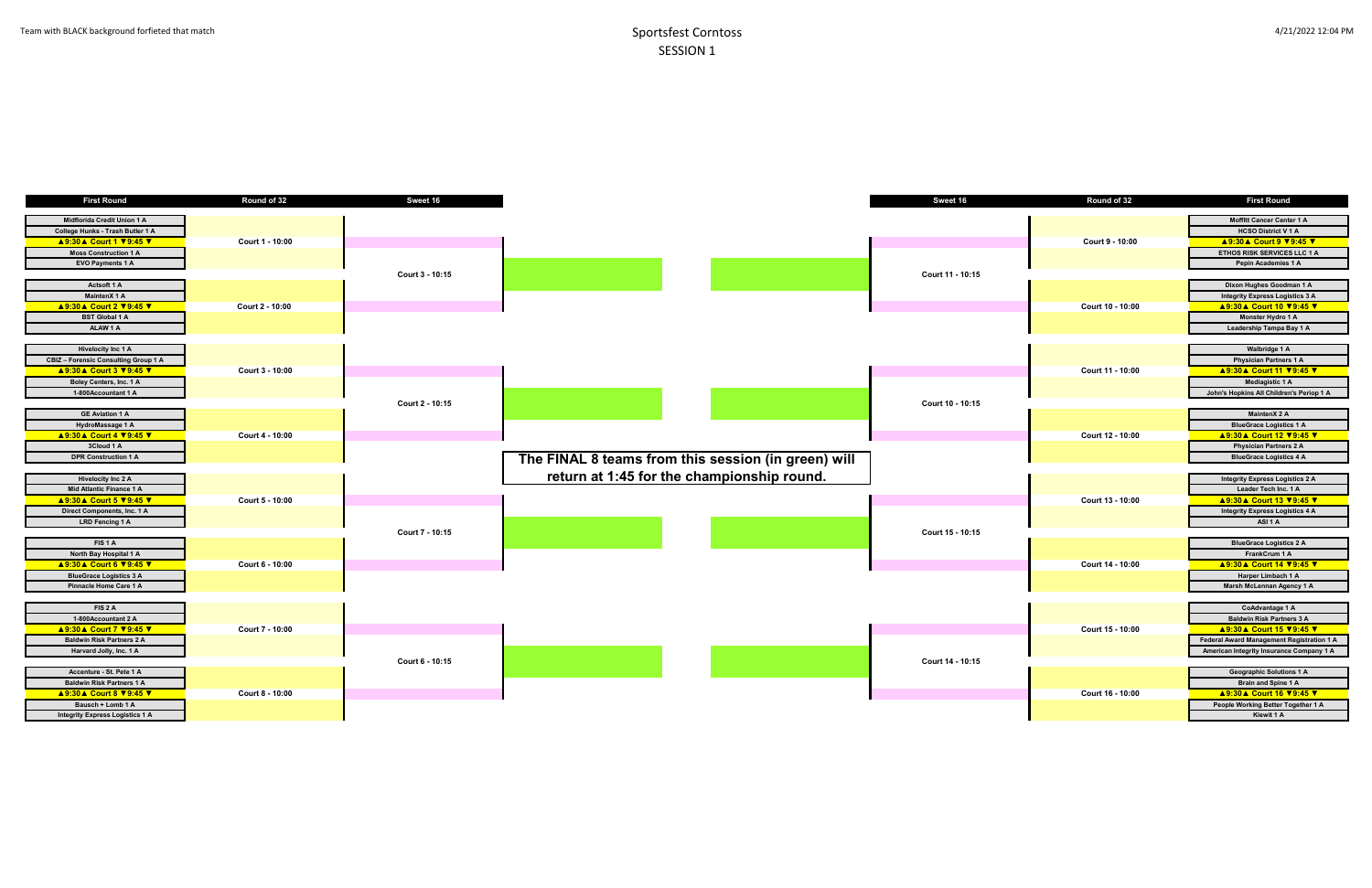| <b>First Round</b>                          | Round of 32     | Sweet 16        |                                                     | Sweet 16         | Round of 32      | <b>First Round</b>                        |
|---------------------------------------------|-----------------|-----------------|-----------------------------------------------------|------------------|------------------|-------------------------------------------|
|                                             |                 |                 |                                                     |                  |                  |                                           |
| <b>Integrity Express Logistics 2 B</b>      |                 |                 |                                                     |                  |                  | Stay In Step 1 A                          |
| St. Joseph's Hospitals 1 A                  |                 |                 |                                                     |                  |                  | <b>Velocity Resource Group 1 A</b>        |
| ▲10:30▲ Court 1 710:45 7                    | Court 1 - 11:00 |                 |                                                     |                  | Court 9 - 11:00  | ▲10:30▲ Court 9 V10:45 V                  |
| <b>BlueGrace Logistics 2 B</b>              |                 |                 |                                                     |                  |                  | ALAW 1B                                   |
| Pinnacle Home Care 2 A                      |                 |                 |                                                     |                  |                  | UPC Insurance 1 A                         |
|                                             |                 | Court 3 - 11:15 |                                                     | Court 11 - 11:15 |                  |                                           |
| West Coast Medical Resources 1 A            |                 |                 |                                                     |                  |                  | ETHOS RISK SERVICES LLC 1 B               |
| Power Design Inc 2 A                        |                 |                 |                                                     |                  |                  | <b>Geographic Solutions 1 B</b>           |
| <b>A10:30 A Court 2 V10:45 V</b>            | Court 2 - 11:00 |                 |                                                     |                  | Court 10 - 11:00 | ▲10:30▲ Court 10 710:45 V                 |
| <b>HCSO District V 1 B</b>                  |                 |                 |                                                     |                  |                  | <b>BlueGrace Logistics 1 B</b>            |
| 1-800Accountant 2 B                         |                 |                 |                                                     |                  |                  | Accenture - St. Pete 1 B                  |
|                                             |                 |                 |                                                     |                  |                  |                                           |
| Tech Junkies 2 A                            |                 |                 |                                                     |                  |                  |                                           |
|                                             |                 |                 |                                                     |                  |                  | <b>Integrity Express Logistics 1 B</b>    |
| <b>Quality Carriers 1 A</b>                 |                 |                 |                                                     |                  |                  | WilsonHCG 1 A                             |
| ▲10:30▲ Court 3 710:45 V                    | Court 3 - 11:00 |                 |                                                     |                  | Court 11 - 11:00 | ▲10:30▲ Court 11 V10:45 V                 |
| 1-800Accountant 1 B                         |                 |                 |                                                     |                  |                  | <b>DPR Construction 1 B</b>               |
| <b>Ultra Tranz Logistics 1 A</b>            |                 |                 |                                                     |                  |                  | Actsoft 1 B                               |
|                                             |                 | Court 2 - 11:15 |                                                     | Court 10 - 11:15 |                  |                                           |
| <b>CBIZ - Forensic Consulting Group 1 B</b> |                 |                 |                                                     |                  |                  | <b>Baldwin Risk Partners 1 B</b>          |
| Direct Components, Inc. 1 B                 |                 |                 |                                                     |                  |                  | <b>Surgical Resources Group 1 A</b>       |
| ▲10:30▲ Court 4 V10:45 V                    | Court 4 - 11:00 |                 |                                                     |                  | Court 12 - 11:00 | ▲10:30▲ Court 12 V10:45 V                 |
| <b>System Soft Technologies 1 A</b>         |                 |                 |                                                     |                  |                  | <b>Baldwin Risk Partners 2 B</b>          |
| CBIZ - Tampa Bay 1 A                        |                 |                 | The FINAL 8 teams from this session (in green) will |                  |                  | <b>Wounded Warrior Project 1 A</b>        |
|                                             |                 |                 |                                                     |                  |                  |                                           |
| St. Anthonys Hospital 1 A                   |                 |                 | return at 1:45 for the championship round.          |                  |                  | Hivelocity Inc 2 B                        |
| St. Joseph's Hospital-North 1 A             |                 |                 |                                                     |                  |                  | Federal Award Management Registration 1 B |
| ▲10:30▲ Court 5 V10:45 V                    | Court 5 - 11:00 |                 |                                                     |                  | Court 13 - 11:00 | ▲10:30▲ Court 13 ♥10:45 ♥                 |
| The Fountain Group 1 A                      |                 |                 |                                                     |                  |                  | Valet Living 1 A                          |
| The Bank of Tampa 1 A                       |                 |                 |                                                     |                  |                  | Bausch + Lomb 1 B                         |
|                                             |                 | Court 7 - 11:15 |                                                     | Court 15 - 11:15 |                  |                                           |
| American Integrity Insurance Company 1 B    |                 |                 |                                                     |                  |                  | <b>BlueGrace Logistics 3 B</b>            |
| CoAdvantage 1 B                             |                 |                 |                                                     |                  |                  | Southwest Airlines 1 A                    |
|                                             |                 |                 |                                                     |                  |                  |                                           |
| <b>A10:30 A Court 6 V10:45 V</b>            | Court 6 - 11:00 |                 |                                                     |                  | Court 14 - 11:00 | ▲10:30▲ Court 14 V10:45 V                 |
| Boley Centers, Inc. 1 B                     |                 |                 |                                                     |                  |                  | <b>Baldwin Risk Partners 3 B</b>          |
| 3Cloud 1 B                                  |                 |                 |                                                     |                  |                  | St. Petersburg College 1 A                |
|                                             |                 |                 |                                                     |                  |                  |                                           |
| Tampa International Airport 1 A             |                 |                 |                                                     |                  |                  | Power Design Inc 1 A                      |
| White & Case LLP 1 A                        |                 |                 |                                                     |                  |                  | Brain and Spine 1 B                       |
| ▲10:30▲ Court 7 ♥10:45 ♥                    | Court 7 - 11:00 |                 |                                                     |                  | Court 15 - 11:00 | ▲10:30▲ Court 15 V10:45 V                 |
| Team TD 1 A                                 |                 |                 |                                                     |                  |                  | Harvard Jolly, Inc. 1 B                   |
| Remember Me NFP 1 A                         |                 |                 |                                                     |                  |                  | <b>BlueGrace Logistics 4 B</b>            |
|                                             |                 | Court 6 - 11:15 |                                                     | Court 14 - 11:15 |                  |                                           |
| <b>Hivelocity Inc 1 B</b>                   |                 |                 |                                                     |                  |                  | TeamViewer US Inc. 1 A                    |
| Tech Junkies 1 A                            |                 |                 |                                                     |                  |                  | <b>Integrity Express Logistics 4 B</b>    |
| ▲10:30▲ Court 8 710:45 7                    | Court 8 - 11:00 |                 |                                                     |                  | Court 16 - 11:00 | ▲10:30▲ Court 16 710:45 7                 |
| Harper Limbach 1 B                          |                 |                 |                                                     |                  |                  | Tampa Bay Business Journal 1 A            |
| HydroMassage 1 B                            |                 |                 |                                                     |                  |                  | <b>Trifecta Networks 1 A</b>              |
|                                             |                 |                 |                                                     |                  |                  |                                           |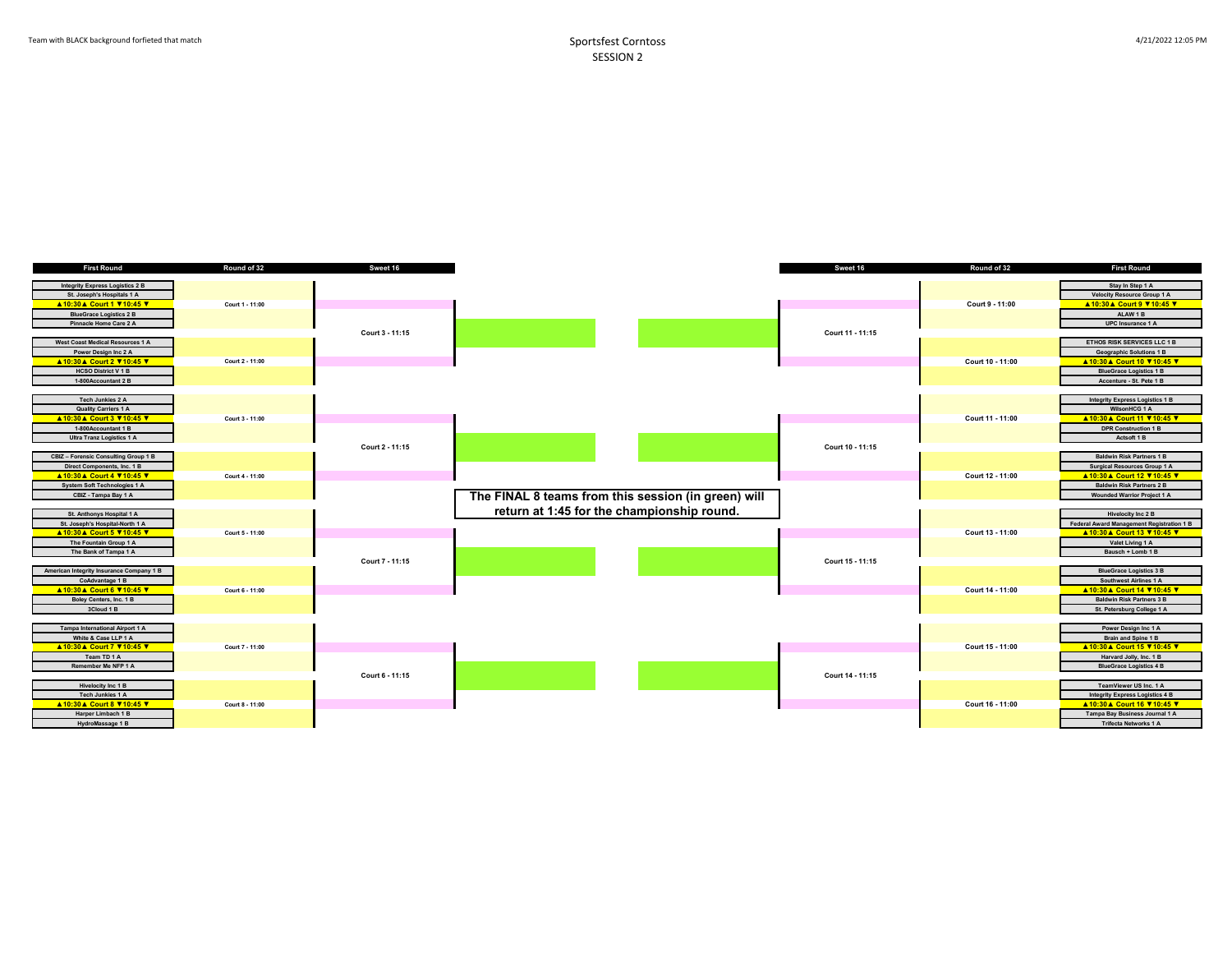| First Round                              | Round of 32     | Sweet 16        |                                                     | Sweet 16         | Round of 32      | First Round                            |
|------------------------------------------|-----------------|-----------------|-----------------------------------------------------|------------------|------------------|----------------------------------------|
|                                          |                 |                 |                                                     |                  |                  |                                        |
| CBIZ - Tampa Bay 1 B                     |                 |                 |                                                     |                  |                  | <b>Baldwin Risk Partners 1 C</b>       |
| <b>Moss Construction 1 B</b>             |                 |                 |                                                     |                  |                  | CBIZ - Forensic Consulting Group 1 C   |
| <b>A11:30 A Court 1 V11:45 V</b>         | Court 1 - 12:00 |                 |                                                     |                  | Court 9 - 12:00  | ▲11:30▲ Court 9 711:45 V               |
| West Coast Medical Resources 1 B         |                 |                 |                                                     |                  |                  | Pinnacle Home Care 1 B                 |
| <b>System Soft Technologies 1 B</b>      |                 |                 |                                                     |                  |                  | <b>DPR Construction 1 C</b>            |
|                                          |                 | Court 3 - 12:15 |                                                     | Court 11 - 12:15 |                  |                                        |
| Integrity Express Logistics 3 B          |                 |                 |                                                     |                  |                  | <b>Wounded Warrior Project 1 B</b>     |
| Power Design Inc 2 B                     |                 |                 |                                                     |                  |                  | <b>Integrity Express Logistics 2 C</b> |
| A 11:30 A Court 2 V 11:45 V              | Court 2 - 12:00 |                 |                                                     |                  | Court 10 - 12:00 | ▲11:30 A Court 10 711:45 7             |
| Accenture - St. Pete 1 C                 |                 |                 |                                                     |                  |                  | White & Case LLP 1 B                   |
| Integrity Express Logistics 1 C          |                 |                 |                                                     |                  |                  | <b>Tampa International Airport 1 B</b> |
|                                          |                 |                 |                                                     |                  |                  |                                        |
| ETHOS RISK SERVICES LLC 1 C              |                 |                 |                                                     |                  |                  | Harvard Jolly, Inc. 1 C                |
| Harper Limbach 1 C                       |                 |                 |                                                     |                  |                  | UPC Insurance 1 B                      |
| <b>A11:30 A Court 3 V11:45 V</b>         | Court 3 - 12:00 |                 |                                                     |                  | Court 11 - 12:00 | ▲11:30 A Court 11 V 11:45 V            |
| St. Petersburg College 1 B               |                 |                 |                                                     |                  |                  | UPC Insurance 2 A                      |
| <b>Ultra Tranz Logistics 1 B</b>         |                 |                 |                                                     |                  |                  | <b>Tech Junkies 1 B</b>                |
|                                          |                 | Court 2 - 12:15 |                                                     | Court 10 - 12:15 |                  |                                        |
| <b>Physician Partners 1 B</b>            |                 |                 |                                                     |                  |                  | <b>Quality Carriers 1 B</b>            |
| MaintenX 1 B                             |                 |                 |                                                     |                  |                  | Midflorida Credit Union 1 B            |
| ▲11:30▲ Court 4 ♥11:45 ▼                 | Court 4 - 12:00 |                 |                                                     |                  | Court 12 - 12:00 | ▲11:30▲ Court 12 ▼11:45 ▼              |
|                                          |                 |                 |                                                     |                  |                  |                                        |
| Hivelocity Inc 1 C                       |                 |                 |                                                     |                  |                  | Valet Living 1 B                       |
| Tech Junkies 2 B                         |                 |                 | The FINAL 8 teams from this session (in green) will |                  |                  | UPC Insurance 2 B                      |
|                                          |                 |                 | return at 1:45 for the championship round.          |                  |                  |                                        |
| Power Design Inc 1 B                     |                 |                 |                                                     |                  |                  | Hivelocity Inc 2 C                     |
| St. Joseph's Hospitals 1 B               |                 |                 |                                                     |                  |                  | <b>Baldwin Risk Partners 3 C</b>       |
| ▲11:30▲ Court 5 ♥11:45 ♥                 | Court 5 - 12:00 |                 |                                                     |                  | Court 13 - 12:00 | ▲11:30 ▲ Court 13 711:45 7             |
| MaintenX 2 B                             |                 |                 |                                                     |                  |                  | <b>Geographic Solutions 1 C</b>        |
| Leader Tech Inc. 1 B                     |                 |                 |                                                     |                  |                  | North Bay Hospital 1 B                 |
|                                          |                 | Court 7 - 12:15 |                                                     | Court 15 - 12:15 |                  |                                        |
| St. Anthonys Hospital 1 B                |                 |                 |                                                     |                  |                  | Team TD 1 B                            |
| Pepin Academies 1 B                      |                 |                 |                                                     |                  |                  | Marsh McLennan Agency 1 B              |
| ▲11:30 A Court 6 V11:45 V                | Court 6 - 12:00 |                 |                                                     |                  | Court 14 - 12:00 | ▲11:30 A Court 14 V11:45 V             |
| Mid Atlantic Finance 1 B                 |                 |                 |                                                     |                  |                  | <b>Baldwin Risk Partners 2 C</b>       |
| Monster Hydro 1 B                        |                 |                 |                                                     |                  |                  | Actsoft 1 C                            |
|                                          |                 |                 |                                                     |                  |                  |                                        |
| People Working Better Together 1 B       |                 |                 |                                                     |                  |                  | LRD Fencing 1 B                        |
| Kiewit 1 B                               |                 |                 |                                                     |                  |                  | Pinnacle Home Care 2 B                 |
| ▲11:30▲ Court 7 V11:45 V                 | Court 7 - 12:00 |                 |                                                     |                  | Court 15 - 12:00 | ▲11:30 ▲ Court 15 ▼ 11:45 V            |
| HydroMassage 1 C                         |                 |                 |                                                     |                  |                  | <b>Physician Partners 2 B</b>          |
| <b>Southwest Airlines 1 B</b>            |                 |                 |                                                     |                  |                  | BYE <sub>1</sub> C                     |
|                                          |                 | Court 6 - 12:15 |                                                     | Court 14 - 12:15 |                  |                                        |
|                                          |                 |                 |                                                     |                  |                  |                                        |
| American Integrity Insurance Company 1 C |                 |                 |                                                     |                  |                  | The Bank of Tampa 1 B                  |
| <b>Trifecta Networks 1 B</b>             |                 |                 |                                                     |                  |                  | TeamViewer US Inc. 1 B                 |
| <b>A11:30 A Court 8 V11:45 V</b>         | Court 8 - 12:00 |                 |                                                     |                  | Court 16 - 12:00 | ▲11:30 A Court 16 711:45 V             |
| Integrity Express Logistics 3 C          |                 |                 |                                                     |                  |                  | Tampa Bay Business Journal 1 B         |
| <b>Velocity Resource Group 1 B</b>       |                 |                 |                                                     |                  |                  | Bausch + Lomb 1 C                      |